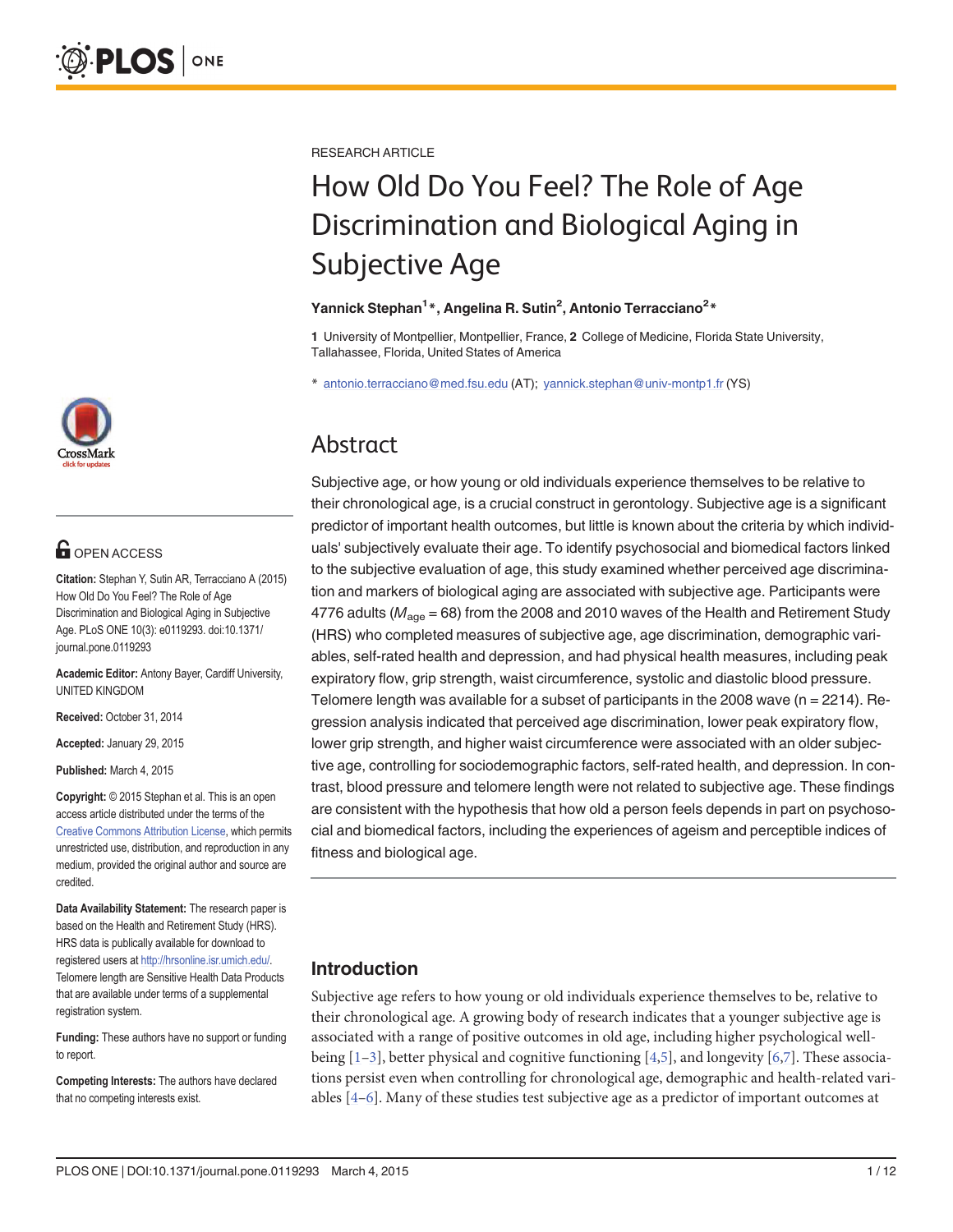<span id="page-1-0"></span>older ages; less research has addressed the variables associated with how individuals' subjectively evaluate their age.

Two non-mutually exclusive theoretical perspectives have developed in parallel on the predictors of subjective age. From a social psychological perspective, the age an individual feels is associated with social and environmental cues, particularly information about aging [[5,](#page-9-0) [8,](#page-9-0) [9](#page-9-0)]. From a biomedical perspective, how old or young an individual feels is sensitive to information about one's physical health and functioning  $[10-12]$  $[10-12]$  $[10-12]$  $[10-12]$  $[10-12]$ . To date, most research has focused on either psychosocial or biomedical factors, with little research that considers these different perspectives simultaneously. Drawing upon these theoretical accounts, the present study examines the links between subjective age and both psychosocial and biomedical indicators. From a psychosocial perspective, we examine whether subjective age is associated with the perceived experience of age discrimination. From a biomedical perspective, we examine whether subjective age is associated with a variety of clinical and laboratory assessments that account for individuals' physical fitness and health condition.

The extent to which individuals feel discriminated against because of their age is a significant social experience that may contribute to how old or young they feel. With advancing age, individuals are increasingly exposed to negative stereotypes of aging, which may translate into social devaluation, unfair treatment, and age discrimination. Discrimination reflects rejection and social exclusion, and is considered a significant social stressor that has harmful effects for physical and mental health [\[13\]](#page-9-0). There are reasons to expect that subjective age would be sensitive to perceived age discrimination. Experimental evidence suggests that subjective age changes in response to age-related social cues and information [\[5](#page-9-0), [8](#page-9-0), [14](#page-9-0)]. For example, older adults feel older after being exposed to negative aging stereotypes [[8](#page-9-0)]. This pattern suggests an assimilation effect, in which stereotypical negative information about old age is integrated into individuals' self-perceptions [[9](#page-9-0)], resulting in an older subjective age [\[8](#page-9-0)]. These findings thus support the hypothesis that when exposed to age discrimination, individuals may assimilate the negative age-related information conveyed by such discriminatory experiences, which increases the likelihood that they will feel older. Existing research, however, has focused on the effects of activating aging stereotypes, not the association between perceived age discrimination and subjective age.

Compared to the literature on the psychosocial correlates of subjective age, less research has addressed the role of biological markers in subjective age. Most studies are based on either selfreport measures of health or the number of conditions and illness diagnosed by a physician [\[6](#page-9-0), [10](#page-9-0)]. Few studies have included biomarkers of health and fitness assessments, such as staffassessed anthropometric assessments or laboratory-based assays. Given the literature linking subjective age to morbidity and mortality, it is likely that feeling subjectively younger is associated with slower physiological aging, better physical fitness, and better health. This hypothesis is based on evidence that broad physiological processes and afferent biological messages from different bodily systems are integrated into self-assessments through interoception [[15](#page-9-0), [16](#page-9-0)]. Interoception refers to the ability to detect stimuli and changes in bodily systems through a complex network of physiologic receptors attuned to the body conditions, including pain, muscle tension, itch, and breath  $[17, 18]$  $[17, 18]$  $[17, 18]$  $[17, 18]$  $[17, 18]$ . Even bodily irregularities and dysfunctions too minor to be defined as medical conditions or conceptualized as illness can be sensed and integrated into self-assessments [[16\]](#page-9-0). As such, subjective age may be related to clinical and physical performance measures that are important for the health and functioning of the individuals, but are not necessarily diseases.

In this study, we focus on measures of muscle strength, aerobic capacity, metabolic, cardiovascular, and cellular aging. These measures should be relevant to subjective age because with aging there are significant declines in strength, cardiovascular fitness, and energy level [\[19,](#page-9-0) [20\]](#page-10-0),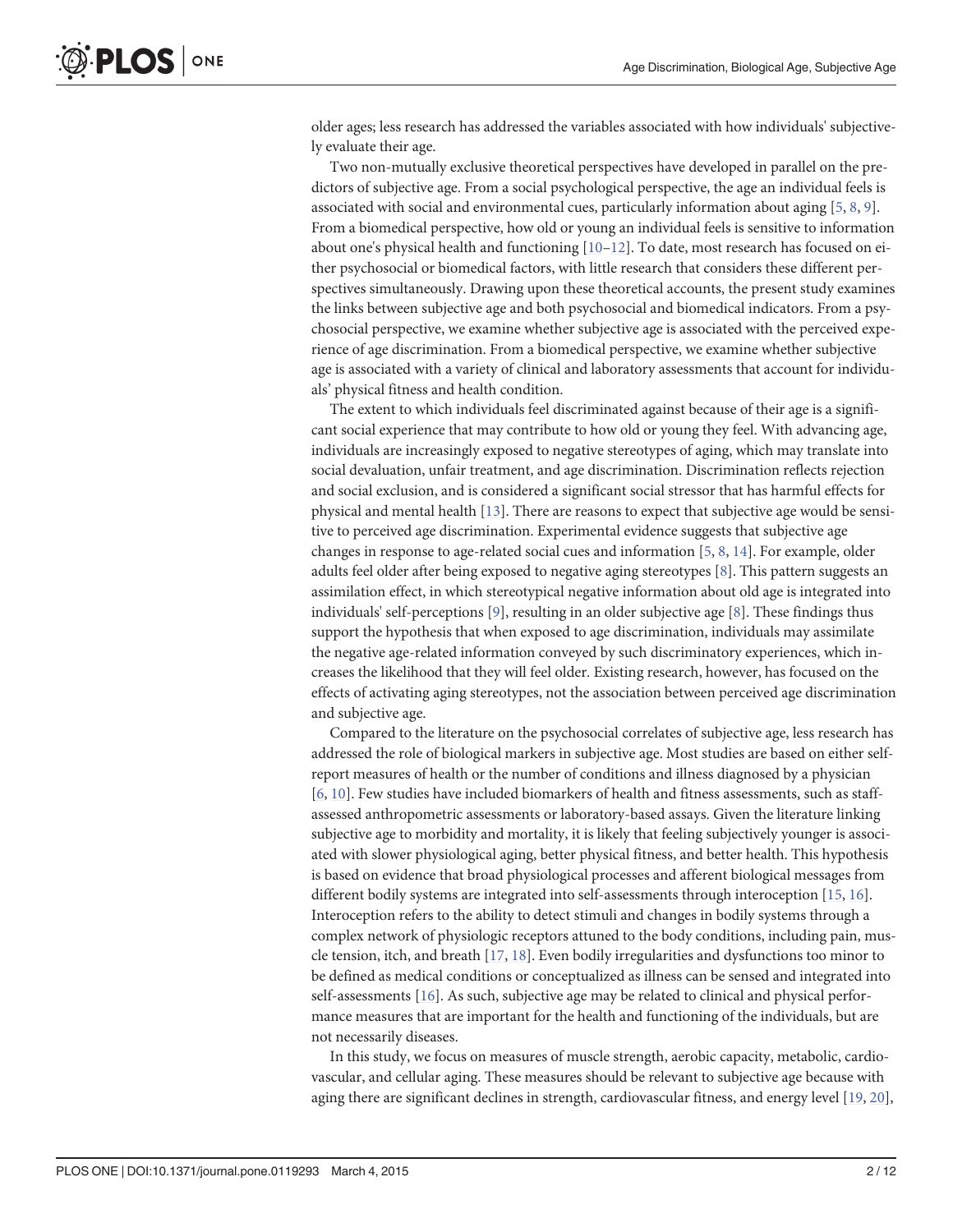<span id="page-2-0"></span>which all play an important role for individuals' functioning and lifestyle. Indeed, better respiratory and muscular functions, and lower adiposity relate to less limitations in daily activities  $[21–23]$  $[21–23]$  $[21–23]$  which may be reflected in a younger subjective age. With age there is also shortening of telomeres (nucleoprotein structures located at the ends of eukaryotic chromosomes that protect chromosome integrity) [[24](#page-10-0)] a major marker of cellular senescence [[25](#page-10-0)]. Longer telomeres are associated with a lower rate of age related disease (e.g., cancer), and higher life expectancy [\[26](#page-10-0)]. Because of such links with cellular aging, diseases, and longevity, it is likely that longer telomere length is associated with a younger subjective age. Specifically, we will test whether biomarkers such as systolic and diastolic blood pressure, peak expiratory flow, grip strength, waist circumference, and telomere length are associated with subjective age. Systolic and diastolic blood pressure are indicators of cardiovascular functioning, peak expiratory flow reflects the functioning of the respiratory system, grip strength indexes muscle mass and strength, waist circumference is a marker of central adiposity and metabolic dysregulation, and telomere length is a marker of cellular aging.

To summarize, this study aims to identify social and biological correlates of subjective age. In line with evidence for the psychological consequences of discrimination [[13](#page-9-0)] and the effect of aging stereotypes on subjective age  $[8]$ , we hypothesize that perceived age discrimination will be related to an older subjective age. In line with studies on biological age [[19](#page-9-0), [20](#page-10-0)], we expect that even after accounting for chronological age and other relevant sociodemographic factors, stronger grip strength, greater peak expiratory flow, lower waist circumference and blood pressure, and longer telomeres will be associated with a younger subjective age.

# Materials and Methods

# **Participants**

Participants were drawn from the Health and Retirement Study (HRS), a nationally representative longitudinal study of Americans ages 50 and older sponsored by the National Institute of Aging (grant number NIA U01AG009740) and conducted by the University of Michigan. HRS participants are re-interviewed every two years. Starting in 2006, HRS implemented an enhanced face-to-face interview that included the biomarker measurements and a psychosocial questionnaire that was left to participants at the end of the interview to complete at home and returned by mail. Subjective age was first assessed in this psychosocial questionnaire in 2008. Half of the HRS participants completed the enhanced interview that included subjective age, age discrimination and the biological measures in 2008 and the other half completed these assessments in 2010. Data from both waves were pooled, and only participants who had available data on all measures of interest were included in the present study. The final sample was composed of 4776 participants (57% women), who were, on average  $68.50$  (SD = 9.50, range: 50–100 years) years old, and had an average of 12.92 ( $SD = 3.03$ ) years of education. This sample was 83% white, 14% African American, and 3% from other races. In addition, 9% of participants were Hispanic. Telomere length was available for a subsample of the 2008 respondents ( $N = 2255$ ) within the final sample.

# Ethics Statement

The Health and Retirement Study is conducted under Institutional Review Board approval by the relevant committees at the University of Michigan and the National Institute on Aging, the primary sponsor of HRS. Prior to describing the individual measures to participants in the enhanced face-to-face interview, a consent form was administered by the interviewer, where the participants were asked to read and sign the form. Participants who did not sign the consent form were not asked to complete the measures. Separate consent forms were administered for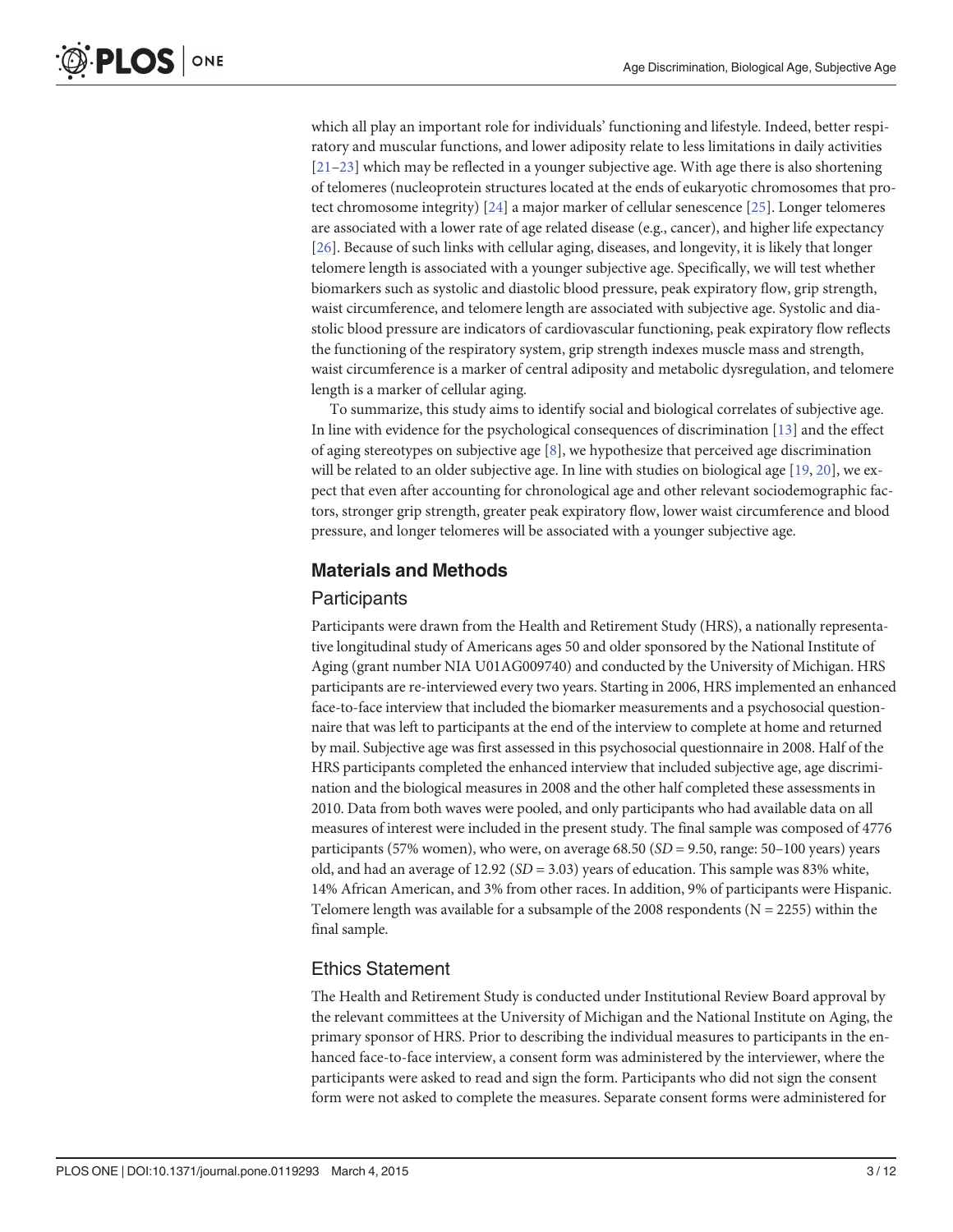<span id="page-3-0"></span>the saliva and blood samples. Each form was introduced just prior to the measure(s) that it covered. After obtaining consent for a given component, the interviewer described the procedures to the respondent and demonstrated how the measure was conducted. This consent procedure was approved by the ethic committee.

#### Measures

Subjective age. Subjective age was assessed by asking participants to specify, in years, how old they felt. Proportional discrepancy scores were calculated by subtracting participants' felt age from their chronological age, and these difference scores were divided by chronological age [\[5](#page-9-0), [14](#page-9-0), [27](#page-10-0)]. A positive value indicated a youthful subjective age, and a negative value indicated an older subjective age. For example, a participant who scored +0.20 felt 20% younger, whereas a participant who scored -0.20 felt 20% older than their actual age. In line with previous studies [\[4](#page-9-0), [28](#page-10-0)], responses three standard deviations above or below the mean were considered outliers, leading to the exclusion of 75 participants from the analysis.

Age discrimination. Participants were first asked whether they have experienced everyday discrimination, such as being treated with less respect than other people, or receiving poorer service than other people [[29](#page-10-0)]. They were then asked whether they thought these discriminatory experiences were due to a number of personal characteristics, including age, using a single item [[30](#page-10-0)]: "If any of the above have happened to you, what do you think were the reasons why these experiences happened to you? (Mark all that apply.)" Participants who reported being discriminated against because of their age were coded as 1 and those who did not report age discrimination were coded as 0. Although single-item measures are not ideal, they have been used successfully to examine the effect of age discrimination on health-related outcomes [[31](#page-10-0)].

Blood pressure. From a sitting position, three blood pressure readings, 45 seconds apart, were taken using an Omron HEM-780 Intellisense Automated Blood Pressure Monitor on the respondent's left arm. Systolic and diastolic blood pressure were recorded and averaged across the three measurements (mmHg).

Peak Flow. The peak expiratory flow test consisted of three measurements taken 30 seconds apart using a Mini-Wright peak flow meter (Clement Clarke International Ltd., Harlow, United Kingdom). The maximum volume expired (liters per minute) of the three attempts was used in the analyses.

Grip strength. Hand grip strength was measured in kilograms using a Smedley spring type hand dynamometer. The measure was conducted with the respondent standing and holding the dynamometer at a 90 degree angle. Two measurements were taken on each hand alternating between the left and right hand. The best score of the two attempts for the dominant hand was used in the analyses.

Waist circumference. Respondents were asked to stand up and remove any bulky clothing, point to their navel and place a tape measure around their waist at the level of their navel. The interviewer checked to be sure that the tape measure was horizontal around the waist and snug but not tight. Waist circumference in inches was recorded and used in the present study.

Telomere length. Telomere length was obtained from a subsample of 2008 HRS respondents who consented and provided a saliva sample using an Oragene Collection Kit during the 2008 interview wave. Average telomere length was assayed using quantitative PCR (qPCR) [\[32](#page-10-0)] by comparing telomere sequence copy number in each participant's sample (T) to a single-copy gene copy number (S). The resulting T/S ratio is proportional to mean telomere length [\[32](#page-10-0)]. The mean T/S ratio in this study (range: 0.23–19.31) was similar to prior reports on older adults [[33](#page-10-0)].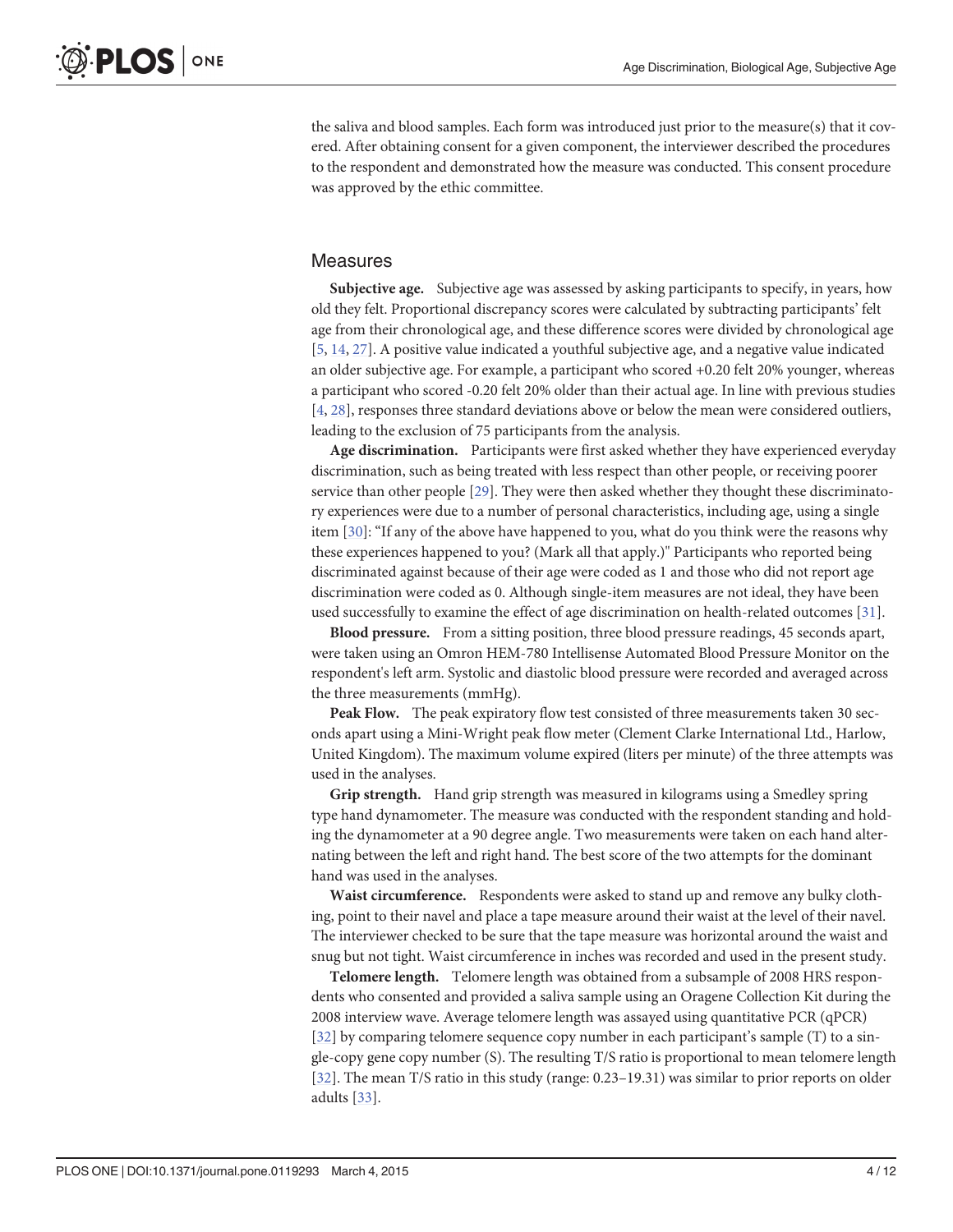<span id="page-4-0"></span>Covariates. Age (in years), sex (coded as 1 for men and 0 for women), and educational level (in years) were included as covariates. Age squared was also included to account for a potential non-linear association between chronological age and subjective age. Based upon existing studies on race and ethnic disparities in health and cognition [[34](#page-10-0), [35](#page-10-0)], race was controlled and coded as 1 for white and 0 for black and others, and ethnicity was coded as 1 for Hispanic and 0 for non-Hispanic. Given that self-rated health and depressive symptoms are important predictors of subjective age  $[12, 36]$  $[12, 36]$  $[12, 36]$  $[12, 36]$  $[12, 36]$ , they were also included as covariates. Self-rated health was assessed using a single item that asked participants to report whether their health was excellent, very good, good, fair, or poor. We reversed the original scale so that excellent health was the highest score (5) and poor health was the lowest (1). Depressive symptoms were measured using an 8-item version of the Centers for Epidemiologic Research Depression (CES-D) [[37](#page-10-0)]. Participants were asked to report whether they had experienced (yes/no) eight specific symptoms for much of the past week. The total number of endorsed symptoms was summed to create a total depressive symptom score ranging from 0 to 8 ( $\alpha$  = .81).

# Data Analysis

A multiple regression analysis was conducted with subjective age as the outcome and age discrimination and the biomarkers as predictors; sociodemographic factors (age, age squared, sex, education, race and ethnicity), as well as self-rated health and depressive symptoms were included as covariates. Collinearity diagnostics indicated that there were no problems with multicollinearity.

### **Results**

Table 1 shows the descriptive statistics for all study variables. We first conducted partial correlations between subjective age and discrimination and the biological markers of health,

| <b>Variables</b>                         | $M\frac{9}{6}$ | <b>SD</b> |
|------------------------------------------|----------------|-----------|
| Sex (% female)                           | 57%            |           |
| Age (years)                              | 68.54          | 9.50      |
| Education                                | 12.93          | 3.03      |
| Race (% white)                           | 83%            |           |
| Ethnicity (% hispanic)                   | 9%             |           |
| Self-rated health                        | 3.16           | 1.04      |
| Depressive symptoms                      | 1.46           | 1.98      |
| Age Discrimination (% discriminated)     | 56%            | -         |
| Systolic blood pressure (mmHg)           | 130.77         | 20.03     |
| Diastolic blood pressure (mmHg)          | 78.96          | 11.42     |
| Peak expiratory flow (liters/mn)         | 367.45         | 133.11    |
| Grip strength (kg)                       | 30.98          | 11.00     |
| Waist circumference (inches)             | 40.06          | 6.06      |
| Telomere length (T/S Ratio) <sup>a</sup> | 1.39           | 0.74      |
| Subjective age b                         | 0.15           | 0.15      |

Table 1. Sample Characteristics (N = 4701).

Note.

 $a$  N = 2214.

<sup>b</sup> Higher values represent younger subjective age.

Seventy-five participants who were outliers on subjective age were excluded from the analysis.

doi:10.1371/journal.pone.0119293.t001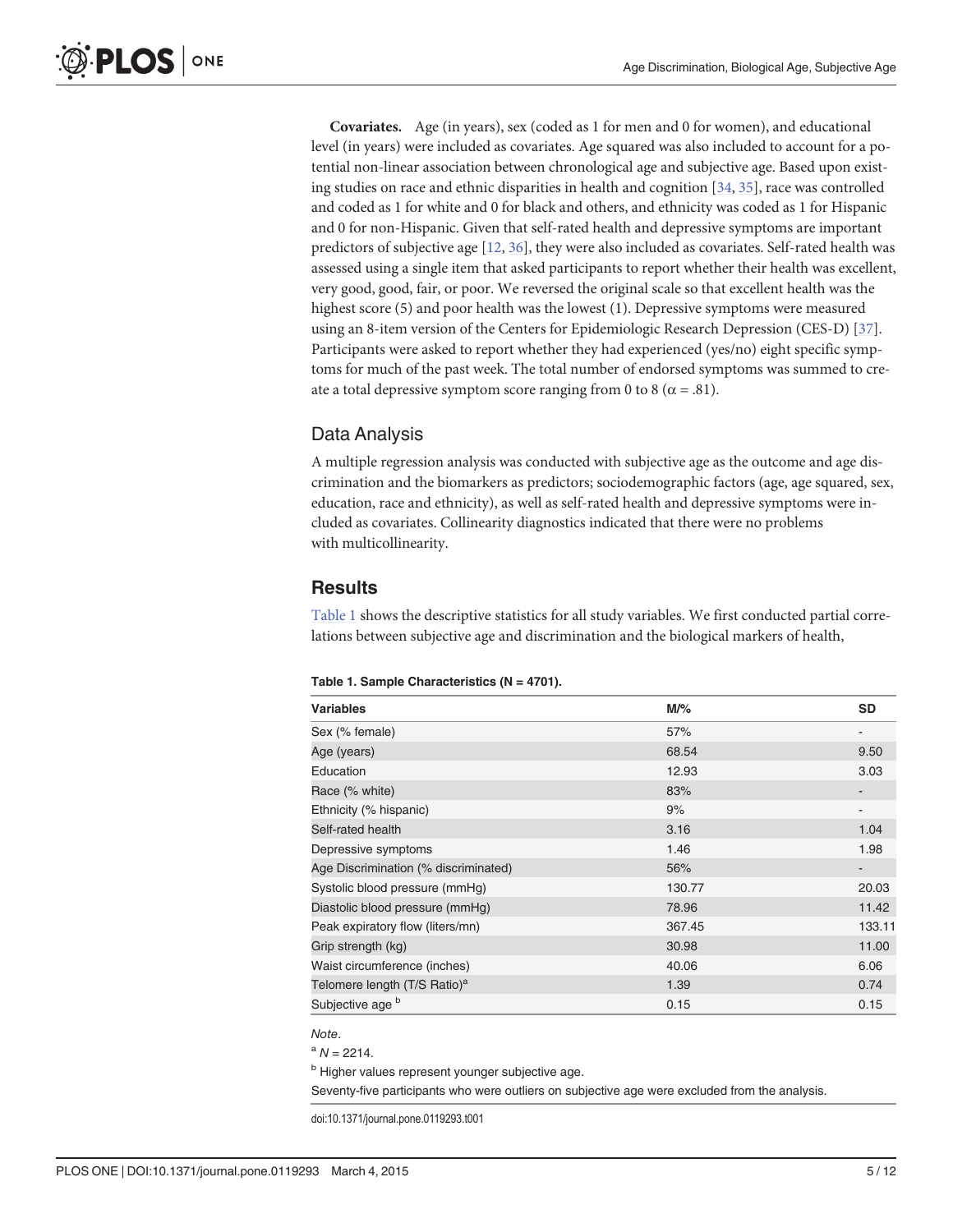<span id="page-5-0"></span>controlling for age, age squared, sex, education, race and ethnicity. Age discrimination ( $r = -0.07$ ,  $p < .001$ ), peak expiratory flow (r = 0.12, p < .001), grip strength (r = 0.12, p < .001) and waist circumference ( $r = -0.15$ ,  $p < .001$ ) were related to subjective age in the hypothesized direction; systolic blood pressure ( $r = 0.01$ ,  $p = .42$ ), diastolic blood pressure ( $r = 0.02$ ,  $p = .28$ ), and telomere length ( $r = 0.02$ ,  $p = .27$ ) were not associated with subjective age.

As expected, the regression analysis indicated that age discrimination was negatively related to subjective age, controlling for the demographic variables, self-rated health, and depressive symptoms (Table 2). Individuals exposed to age discrimination felt approximately 2% older than those who did not report such experience (mean subjective age discrepancy score: 0.14 vs 0.16) ([Fig. 1](#page-6-0)). For example, a 68-year-old individual who experienced age discrimination felt around one year older than a 68-year-old individual without such experiences.

Consistent with our hypothesis, the regression also revealed that higher peak expiratory flow and grip strength were both associated with a younger subjective age, while higher waist circumference was related to an older subjective age, independent of the covariates (Table 2). There was no association between blood pressure and subjective age. [Fig. 2](#page-6-0) presents the subjective ages of individuals in the top and the bottom 25% of the distribution of peak expiratory flow, grip strength, waist circumference, and systolic and diastolic blood pressure, adjusted for the covariates. Individuals in the top quartile of grip strength and peak flow felt around 2% younger, than those in the bottom quartile (mean subjective age discrepancy score: 0.15 vs 0.13 for both grip strength and peak flow), whereas participants in the bottom quartile of waist circumference felt about 4% younger than those in the top quartile (0.17 vs 0.13). Compared to the top quartile, a 68-year-old individual in the bottom quartile of waist circumference

| <b>Variables</b>          | в        | <b>SEB</b> | β          |
|---------------------------|----------|------------|------------|
| Sex                       | $-0.030$ | 0.006      | $-0.10***$ |
| Age                       | 0.001    | 0.000      | $0.09***$  |
| Age Squared               | $-0.000$ | 0.000      | $-0.06***$ |
| Education                 | 0.002    | 0.001      | $0.04**$   |
| Race                      | $-0.028$ | 0.005      | $-0.07***$ |
| Ethnicity                 | 0.035    | 0.008      | $0.06***$  |
| Self-rated health         | 0.036    | 0.002      | $0.24***$  |
| Depressive symptoms       | $-0.006$ | 0.001      | $-0.09***$ |
| <b>Age Discrimination</b> | $-0.016$ | 0.004      | $-0.05***$ |
| Systolic blood pressure   | 0.000    | 0.000      | 0.01       |
| Diastolic blood pressure  | $-0.000$ | 0.000      | $-0.002$   |
| Peak expiratory flow      | 0.000    | 0.000      | $0.06***$  |
| Grip strength             | 0.001    | 0.000      | $0.09***$  |
| Waist circumference       | $-0.003$ | 0.000      | $-0.10***$ |
| .                         |          |            |            |

Table 2. Summary of Regression Analysis Predicting Subjective Age from Age Discrimination, Biomarkers, and Covariates.

 $Note\ N = 4701$ . Adjusted  $R^2$  = .141.  $F(14, 4686) = 56.39.$  $p<.001$ .  $*$  p $< .05$ . \*\*  $p < .01$ . \*\*\*  $p$  <.001.

doi:10.1371/journal.pone.0119293.t002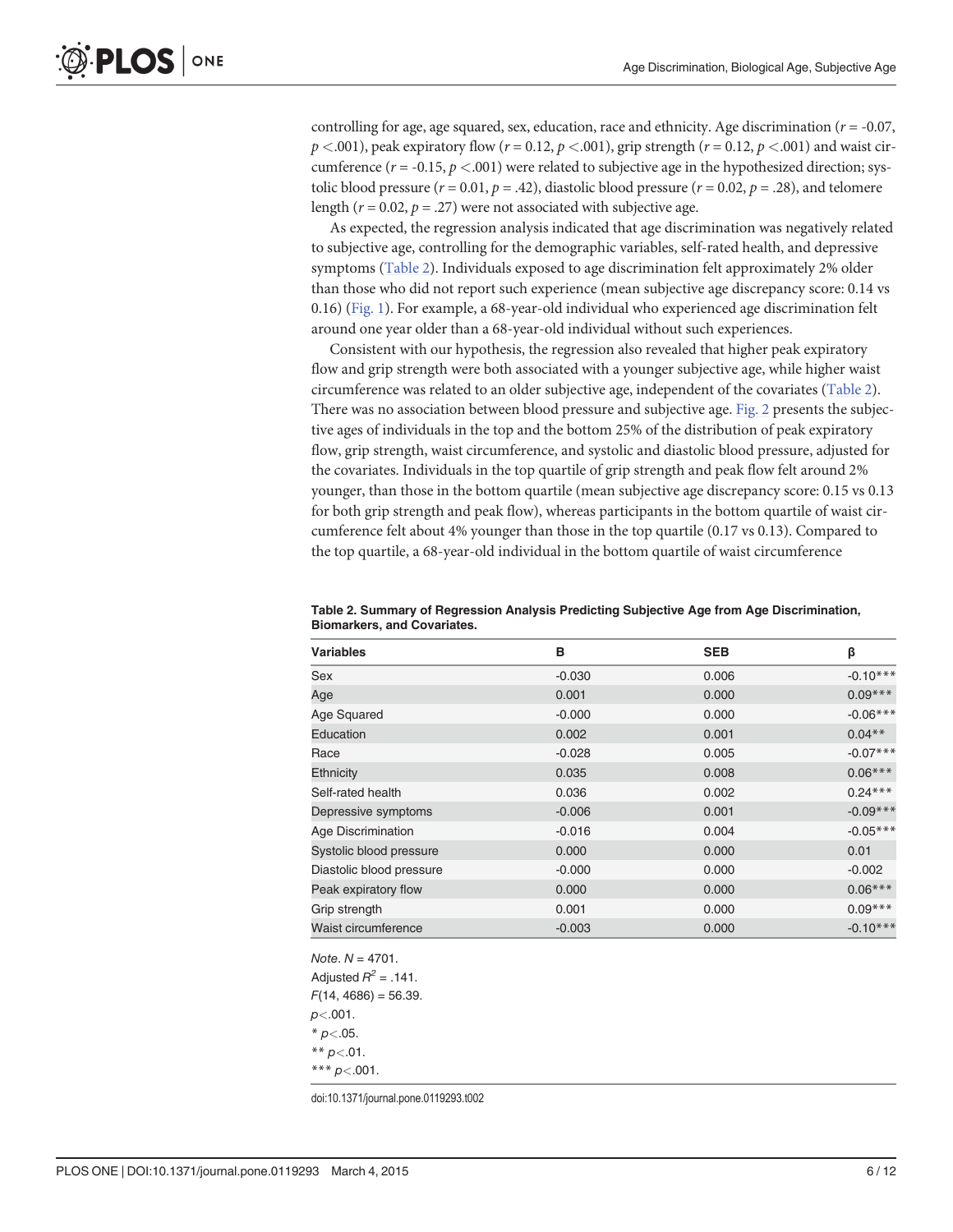<span id="page-6-0"></span>

[Fig 1. S](#page-5-0)ubjective Age as a Function of Age Discrimination. Higher Values on the y-Axis represent Younger Subjective Age. Values are Adjusted for Covariates and Biomarkers

doi:10.1371/journal.pone.0119293.g001



[Fig 2. S](#page-5-0)ubjective Age for Low (Bottom 25%) and High (High 25%) Peak Expiratory Flow (Panel A), Grip Strength (Panel B), Waist Circumference (Panel C), and Systolic Blood Pressure and Diastolic Blood Pressure (Panel D). Higher Values on the y-Axis represent Younger Subjective Age. Values are Adjusted for Covariates and Age Discrimination.

doi:10.1371/journal.pone.0119293.g002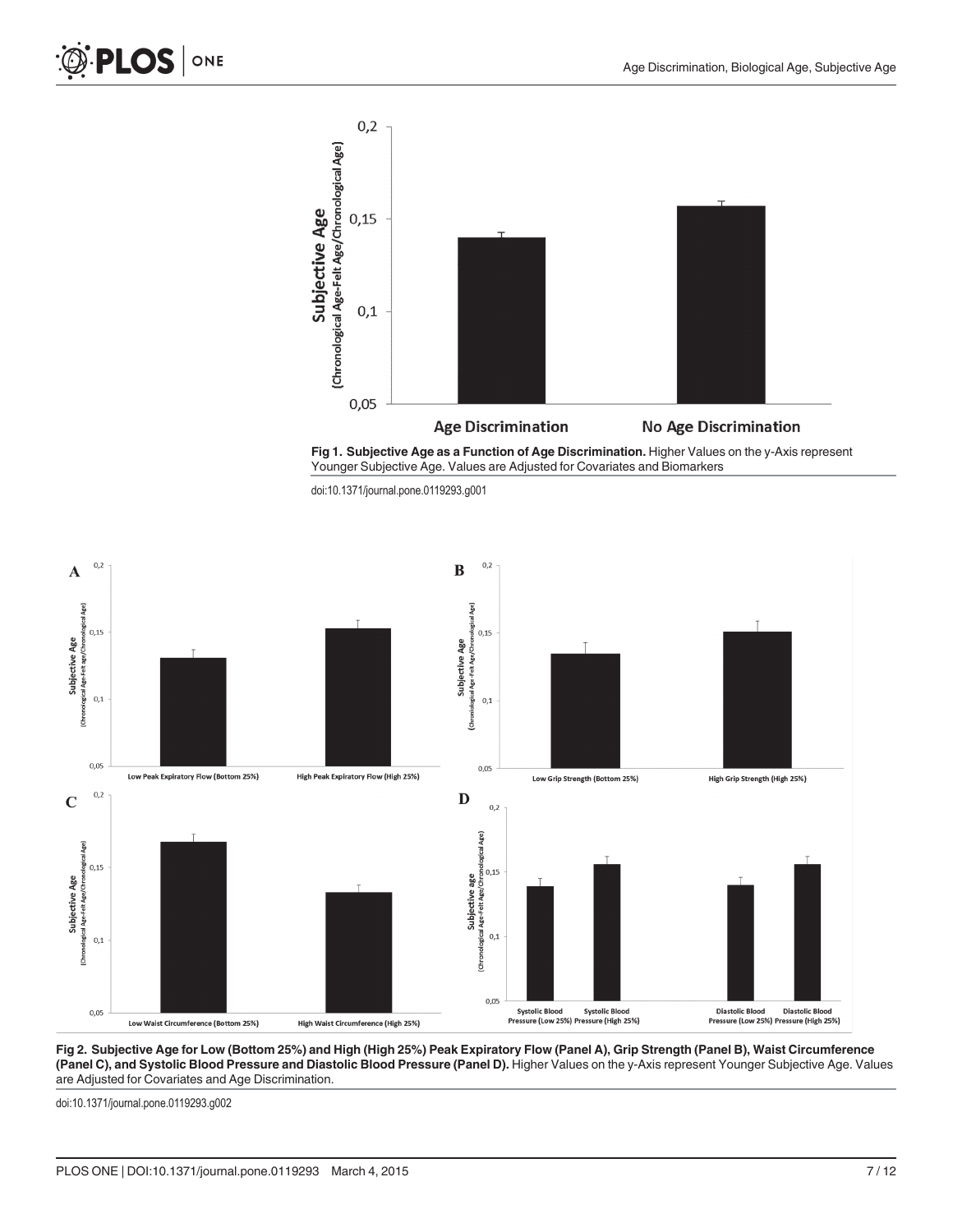<span id="page-7-0"></span>reported feeling almost 3 years younger. The effect size for biomarkers were comparable or stronger than the effect of age discrimination. In addition, the effect size for age discrimination and the biomarkers were generally stronger or comparable to those of the demographic factors.

Finally, we conducted an additional analysis on the subsample of participants from the 2008 wave that had telomere length available. Telomere length was unrelated to subjective age in the regression that controlled for the demographic factors, depression, self-rated health, age discrimination and the biomarkers ( $\beta$  = .02,  $p$  = .42). The overall pattern of associations between age discrimination/biomarkers and subjective age was the same without the covariates included in the model and with adjusting for both blood pressure medication and height. Additional analysis revealed no sex differences in the overall pattern of relations. Analysis of the moderating role of age revealed only that the negative association between waist circumference and subjective age was stronger among relatively younger compared to relatively older participants in the sample ( $\beta_{interaction} = .03, p < .05$ ).

# **Discussion**

In a large sample of adults aged 50 and older, we found support for our hypothesis that age discrimination and perceptible markers of biological aging contribute to subjective age, even after accounting for demographic factors, self-rated health and depressive symptoms. Consistent with our hypothesis, perceived age discrimination was related to an older subjective age, whereas higher peak expiratory flow, grip strength, and lower waist circumference were associated with a younger subjective age. Neither blood pressure nor telomere length was associated with subjective age.

The present study provides evidence for an association between perceived age discrimination and subjective age. It complements prior reports on the threatening role of exposure to negative aging stereotypes for individuals' subjective age [\[8\]](#page-9-0) and further implicates negative social cues and experiences about one's age for how old the individual feels. Individuals exposed to age-related discriminatory experiences may be more likely to integrate negative views of aging into their own self-views, resulting in an older subjective age compared to those without such experiences. In addition, perceived discrimination is a significant social stressor that has negative consequences for physical and mental health  $[13, 31, 38]$  $[13, 31, 38]$  $[13, 31, 38]$  $[13, 31, 38]$  $[13, 31, 38]$  $[13, 31, 38]$  that may lead individuals to feel older.

The most novel finding of this study was the association between subjective age and biological aging, indexed by commonly assessed biomarkers. Specifically, markers of better pulmonary and muscular function and lower central adiposity were all independently related to a younger subjective age. These findings provide new evidence for the biological underpinnings of subjective age. Building upon existing research on interoception [\[17,](#page-9-0) [39\]](#page-10-0), it is likely that when rating their felt age, individuals may be sensitive to the physiologic condition of the body. There are very physical manifestations of the respiratory and muscular systems and body composition that translate biological messages into clear feelings and sensations. That is, individuals with less strength, limited lung function, and more adiposity experience more functional limitations and difficulties in performing activities of daily living [[21](#page-10-0)–[23\]](#page-10-0). These difficulties may generate sensations of pain, fatigue, and breathlessness that lead to an overall feeling of being older. In contrast, better muscular and pulmonary functioning, as well as lower adiposity facilitates a physically active lifestyle [[40](#page-10-0)–[42](#page-11-0)], which is beneficial for a younger subjective age. Individuals with this biological aging profile may feel younger because they may experience fewer negative sensations and more positive feelings when making physical efforts. In contrast, the null effect for blood pressure and telomere length is consistent with the notion that people have limited awareness of their blood pressure and cellular aging. Indeed, elevated blood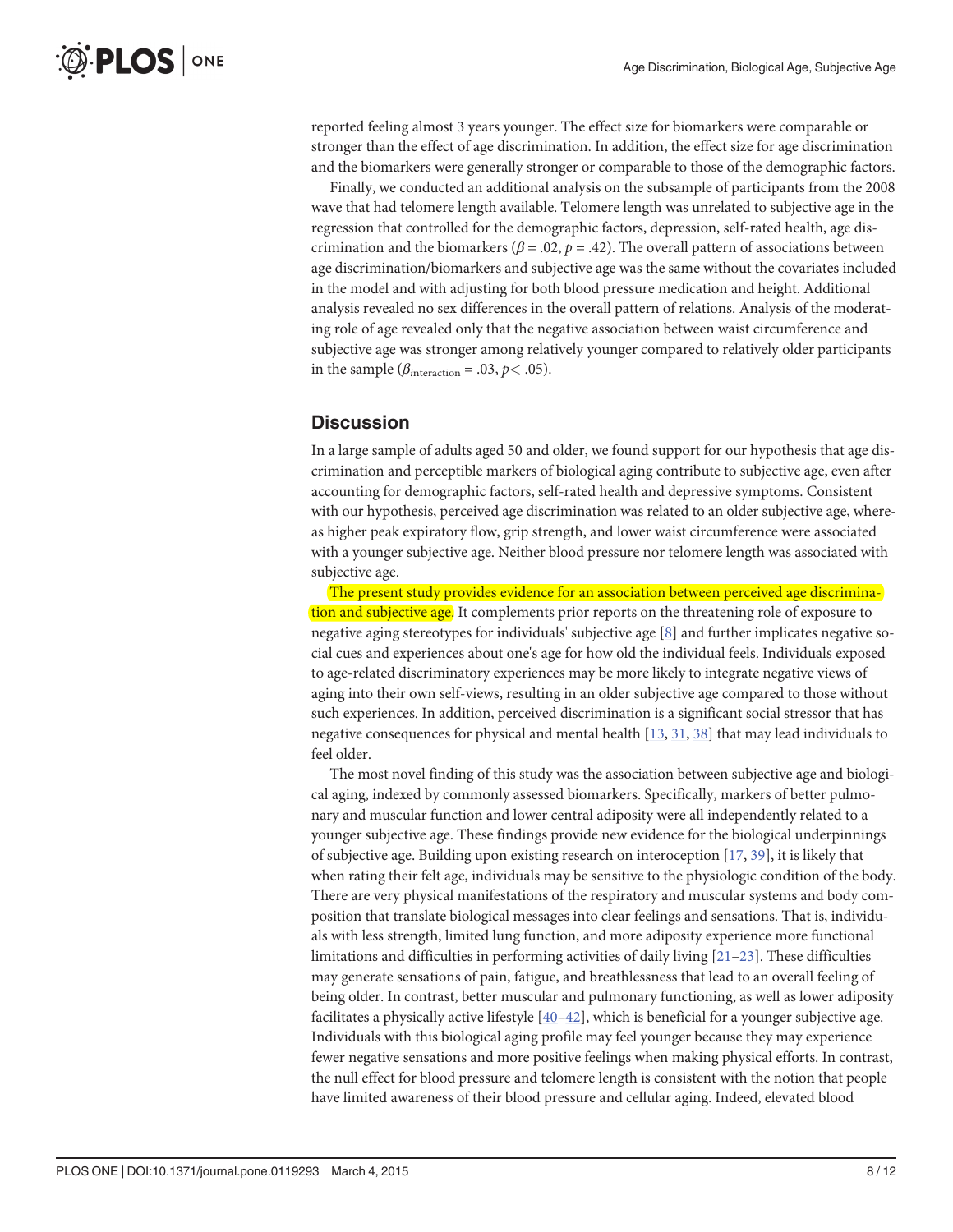<span id="page-8-0"></span>pressure is often referred to as the "silent killer" [[43\]](#page-11-0). As such, with limited perception of physical symptoms that their blood pressure is abnormal, individuals may not incorporate blood pressure into their evaluation of how old they feel. In the same vein, the cellular senescence associated with shortening of telomeres is unlikely to be directly accessible to individuals. Therefore, these findings suggest that subjective age is more sensitive to the biological aging of critical body systems leading to physical symptoms that have implications for everyday functioning than to purely cellular aging or biomarkers without such physical signs.

The present study suggests that subjective age integrates both social and biological cues about aging and thus adds to prior theoretical accounts that consider social psychological and health-related factors as separate sources of information for age ratings. Taking into account the role of self-rated health and depression for important age-related outcomes, subjective age can be understood as a condensed summary of information about processes that are involved in cognitive and physical functioning. Indeed, lower peak expiratory flow and grip strength, higher waist circumference, and discriminatory experiences predict lower cognitive performance  $[20, 44, 45]$  $[20, 44, 45]$  $[20, 44, 45]$  $[20, 44, 45]$  $[20, 44, 45]$  $[20, 44, 45]$  $[20, 44, 45]$ , and mortality risk  $[38, 46-48]$  $[38, 46-48]$  $[38, 46-48]$  $[38, 46-48]$  $[38, 46-48]$  $[38, 46-48]$ . This evidence suggests that subjective age may contribute to health and cognition in old age because it reflects social and biological factors relevant to such outcomes. From a clinical standpoint, subjective age assessment may be a useful tool to identify individuals at increased risk for adverse outcomes in old age, and who may benefit from early intervention to alleviate psychological, cognitive and health-related deficits. Experimental evidence indicates that subjective age can be partly changed  $[5]$  $[5]$ . As such, subjective age might be a promising target for interventions to improve psychological and physical functioning [[5](#page-9-0)].

The present research had several strengths, including a large sample and a comprehensive, simultaneous assessment of factors potentially associated with subjective age, ranging from sociodemographic to biological. Despite its strengths, this study has several limitations that should be considered. First, the observational study design limits our ability to determine causal associations among the variables under consideration. Although we focused on subjective age as the dependent variable, it is likely that subjective age could also contribute to biological functioning and the perception of age discrimination. Indeed, experimental evidence indicates that the social manipulation of subjective age is associated with changes in physical functioning [\[5](#page-9-0)]. Thus, subjective age may reflect psychological and biomedical conditions, and at same time might have pervasive influences on psychosocial and physical functioning. Second, the modest size of the associations reported in the present study suggests that other factors contribute to subjective age. Indeed, subjective age is likely to have a complex etiology, with many psychological, social, cultural, and biological antecedents. Other predictors need to be considered, such as personality traits, health behaviors, activities of daily living, and life events  $[12, 49]$  $[12, 49]$  $[12, 49]$ . Third, future research should test the pathways through which discrimination and biological age contribute to subjective age. Finally, although this research considered commonly used markers of biological aging, further studies may include additional important biomarkers, such as those of the immune and central nervous systems.

# **Conclusion**

The present study provides empirical evidence that advances our theoretical understanding of the role of nature and nurture in the subjective evaluations of age. Beyond well-established predictors, how old or young individuals feel is related to social and biological cues about aging. Therefore, it paves the way for future researchers interested in identifying the range of social and biological factors associated with subjective age that may ultimately explain the implications of this construct for a range of crucial age-related outcomes.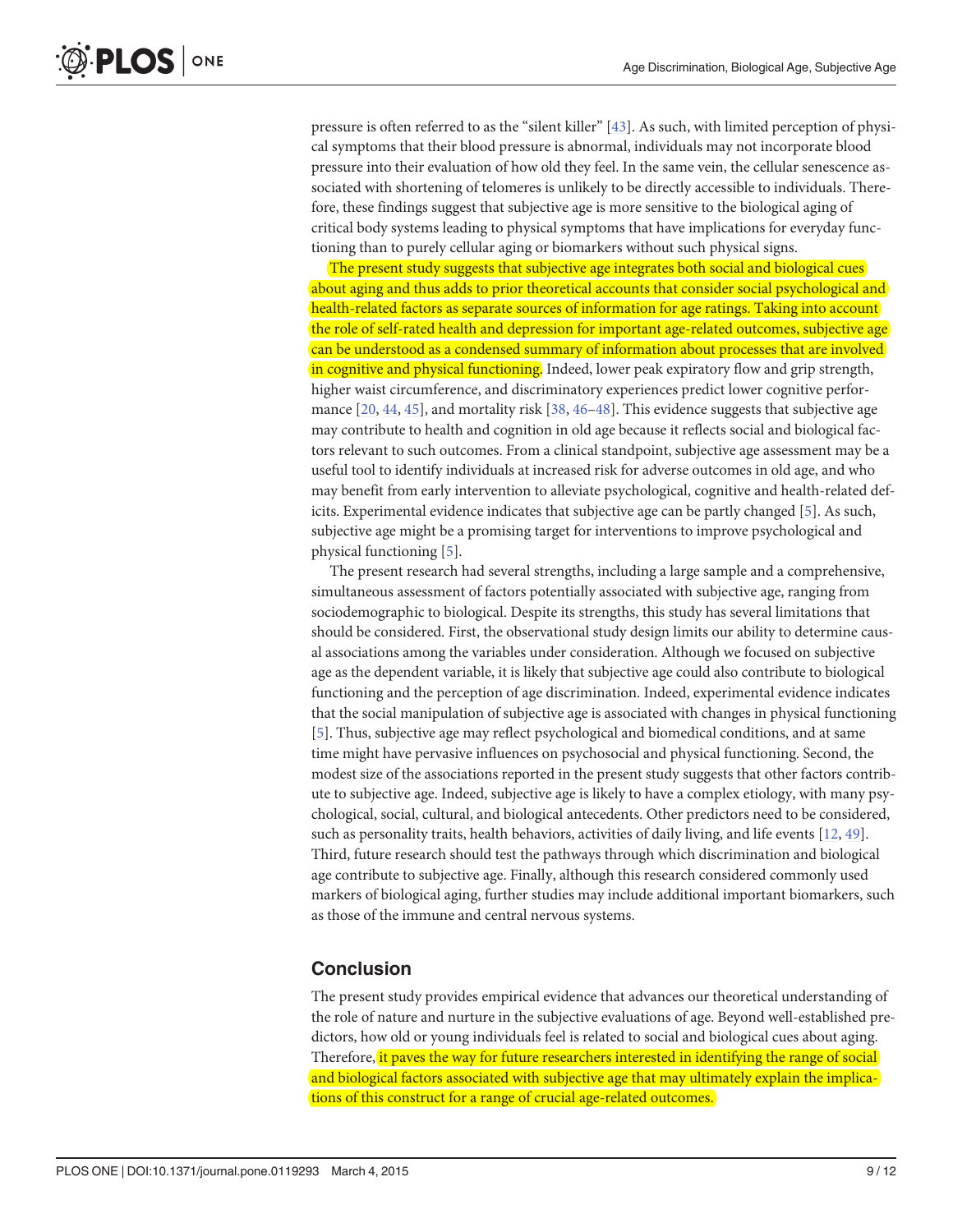# <span id="page-9-0"></span>Author Contributions

Conceived and designed the experiments: YS ARS AT. Performed the experiments: YS. Analyzed the data: YS AT. Contributed reagents/materials/analysis tools: YS ARS AT. Wrote the paper: YS ARS AT.

#### References

- [1.](#page-0-0) Gana K, Alaphilippe D, Bailly N (2004) Positive illusions and mental and physical health in later life. Aging Ment Health 8: 58–64. doi: [10.1081/13607860310001613347](http://dx.doi.org/10.1081/13607860310001613347) PMID: [14690869](http://www.ncbi.nlm.nih.gov/pubmed/14690869)
- 2. Stephan Y, Caudroit J, Chalabaev A (2011) Subjective health and memory self-efficacy as mediators in the relation between subjective age and life satisfaction among older adults. Aging Ment Health 15: 428–437. doi: [10.1080/13607863.2010.536138](http://dx.doi.org/10.1080/13607863.2010.536138) PMID: [21500009](http://www.ncbi.nlm.nih.gov/pubmed/21500009)
- [3.](#page-0-0) Weiss D, Sassenberg K, Freund AM (2013) When feeling different pays off: How older adults can counteract negative age-related information. Psychol Aging 28: 1140–1146. doi: [10.1037/a0033811](http://dx.doi.org/10.1037/a0033811) PMID: [23957227](http://www.ncbi.nlm.nih.gov/pubmed/23957227)
- [4.](#page-0-0) Stephan Y, Caudroit J, Jaconelli A, Terracciano A (2014) Subjective age and cognitive functioning: A 10-year prospective study. Am J Geriatr Psychiatry 22: 1180–1187. doi: [10.1016/j.jagp.2013.03.007](http://dx.doi.org/10.1016/j.jagp.2013.03.007) PMID: [23871114](http://www.ncbi.nlm.nih.gov/pubmed/23871114)
- [5.](#page-0-0) Stephan Y, Chalabaev A, Kotter-Grühn D, Jaconelli A (2013) "Feeling Younger, Being Stronger": An experimental study of subjective age and physical functioning among older adults. J Gerontol B Psychol Sci Soc Sci 68: 1–7. doi: [10.1093/geronb/gbs037](http://dx.doi.org/10.1093/geronb/gbs037) PMID: [22492113](http://www.ncbi.nlm.nih.gov/pubmed/22492113)
- [6.](#page-0-0) Kotter-Grühn D, Kleinspehn-Ammerlahn A, Gerstorf D, Smith J (2009) Self-perceptions of aging predict mortality and change with approaching death: 16-year longitudinal results from the Berlin Aging Study. Psychol Aging 24: 654–667. doi: [10.1037/a0016510](http://dx.doi.org/10.1037/a0016510) PMID: [19739922](http://www.ncbi.nlm.nih.gov/pubmed/19739922)
- [7.](#page-0-0) Uotinen V, Rantanen T, Suutama T (2005) Perceived age as a predictor of old age mortality: A 13-year prospective study. Age Ageing 34: 368–372. doi: [10.1093/ageing/afi091](http://dx.doi.org/10.1093/ageing/afi091) PMID: [15899910](http://www.ncbi.nlm.nih.gov/pubmed/15899910)
- [8.](#page-1-0) Kotter-Grühn D, Hess TM (2012) The impact of age stereotypes on self-perceptions of aging across the adult lifespan. J Gerontol B Psychol Sci Soc Sci 67: 563–571. doi: [10.1093/geronb/GBR153](http://dx.doi.org/10.1093/geronb/GBR153) PMID: [22367710](http://www.ncbi.nlm.nih.gov/pubmed/22367710)
- [9.](#page-1-0) Levy BR (2009) Stereotype embodiment: A psychosocial approach to aging. Curr Dir Psychol Sci 18: 332–336. doi: [10.1111/j.1467-8721.2009.01662.x](http://dx.doi.org/10.1111/j.1467-8721.2009.01662.x) PMID: [20802838](http://www.ncbi.nlm.nih.gov/pubmed/20802838)
- [10.](#page-1-0) Kleinspehn-Ammerlahn A, Kotter-Grühn D, Smith J (2008). Self-perceptions of aging: Do subjective age and satisfaction with aging change during old age? J Gerontol B Psychol Sci Soc Sci. 63: 377– 385. doi: [10.1093/geronb/63.6.P377](http://dx.doi.org/10.1093/geronb/63.6.P377)
- 11. Barrett AE (2003) Socioeconomic status and age identity: The role of dimensions of health in the sub-jective construction of age. J Gerontol B Psychol Sci Soc Sci. 58: S101-S109. doi: [10.1093/geronb/58.](http://dx.doi.org/10.1093/geronb/58.2.S101) [2.S101](http://dx.doi.org/10.1093/geronb/58.2.S101) PMID: [12646599](http://www.ncbi.nlm.nih.gov/pubmed/12646599)
- [12.](#page-1-0) Infurna FJ, Gerstorf D, Robertson S, Berg S, Zarit SH (2010) The nature and cross-domain correlates of subjective age in the oldest-old: Evidence from the OCTO study. Psychol Aging 25: 470–476. doi: [10.1037/a0017979](http://dx.doi.org/10.1037/a0017979) PMID: [20545431](http://www.ncbi.nlm.nih.gov/pubmed/20545431)
- [13.](#page-1-0) Pascoe EA, Smart Richman L (2009) Perceived discrimination and health: A meta-analytic review. Psychol Bull 135: 531–554. doi: [10.1037/a0016059](http://dx.doi.org/10.1037/a0016059) PMID: [19586161](http://www.ncbi.nlm.nih.gov/pubmed/19586161)
- [14.](#page-1-0) Eibach RP, Mock SE, Courtney EA (2010) Having a "senior moment": Induced aging phenomenology, subjective age, and susceptibility to ageist stereotypes. J Exp Soc Psychol 46: 643–649. doi: [10.1016/](http://dx.doi.org/10.1016/j.jesp.2010.03.002) [j.jesp.2010.03.002](http://dx.doi.org/10.1016/j.jesp.2010.03.002)
- [15.](#page-1-0) Jylhä M (2009) What is self-rated health and why does it predict mortality? Toward a unified conceptual model. Soc Sci Med 69: 307–316. doi: [10.1016/j.socscimed.2009.05.013](http://dx.doi.org/10.1016/j.socscimed.2009.05.013) PMID: [19520474](http://www.ncbi.nlm.nih.gov/pubmed/19520474)
- [16.](#page-1-0) Jylhä M, Volpato S, Guralnik JM (2006) Self-rated health showed a graded association with frequently used biomarkers in a large population sample. J Clin Epidemiol 59: 465-471. doi: [10.1016/j.jclinepi.](http://dx.doi.org/10.1016/j.jclinepi.2005.12.004) [2005.12.004](http://dx.doi.org/10.1016/j.jclinepi.2005.12.004) PMID: [16632134](http://www.ncbi.nlm.nih.gov/pubmed/16632134)
- [17.](#page-1-0) Craig AD (2003) Interoception: the sense of the physiological condition of the body. Curr Opin Neurobiol 13: 500–505. doi: [10.1016/S0959-4388\(03\)00090-4](http://dx.doi.org/10.1016/S0959-4388(03)00090-4) PMID: [12965300](http://www.ncbi.nlm.nih.gov/pubmed/12965300)
- [18.](#page-1-0) Wiens S (2005) Interoception in emotional experience. Curr Opin Neurol 18: 442–447. doi: [10.1097/](http://dx.doi.org/10.1097/01.wco.0000168079.92106.99) [01.wco.0000168079.92106.99](http://dx.doi.org/10.1097/01.wco.0000168079.92106.99) PMID: [16003122](http://www.ncbi.nlm.nih.gov/pubmed/16003122)
- [19.](#page-1-0) Karasik D, Demissie S, Cupples LA, Kiel DP (2005) Disentangling the genetic determinants of human aging: biological age as an alternative to the use of survival measures. J Gerontol A Biol Sci Med Sci 60: 574–87. doi: [10.1093/gerona/60.5.574](http://dx.doi.org/10.1093/gerona/60.5.574) PMID: [15972604](http://www.ncbi.nlm.nih.gov/pubmed/15972604)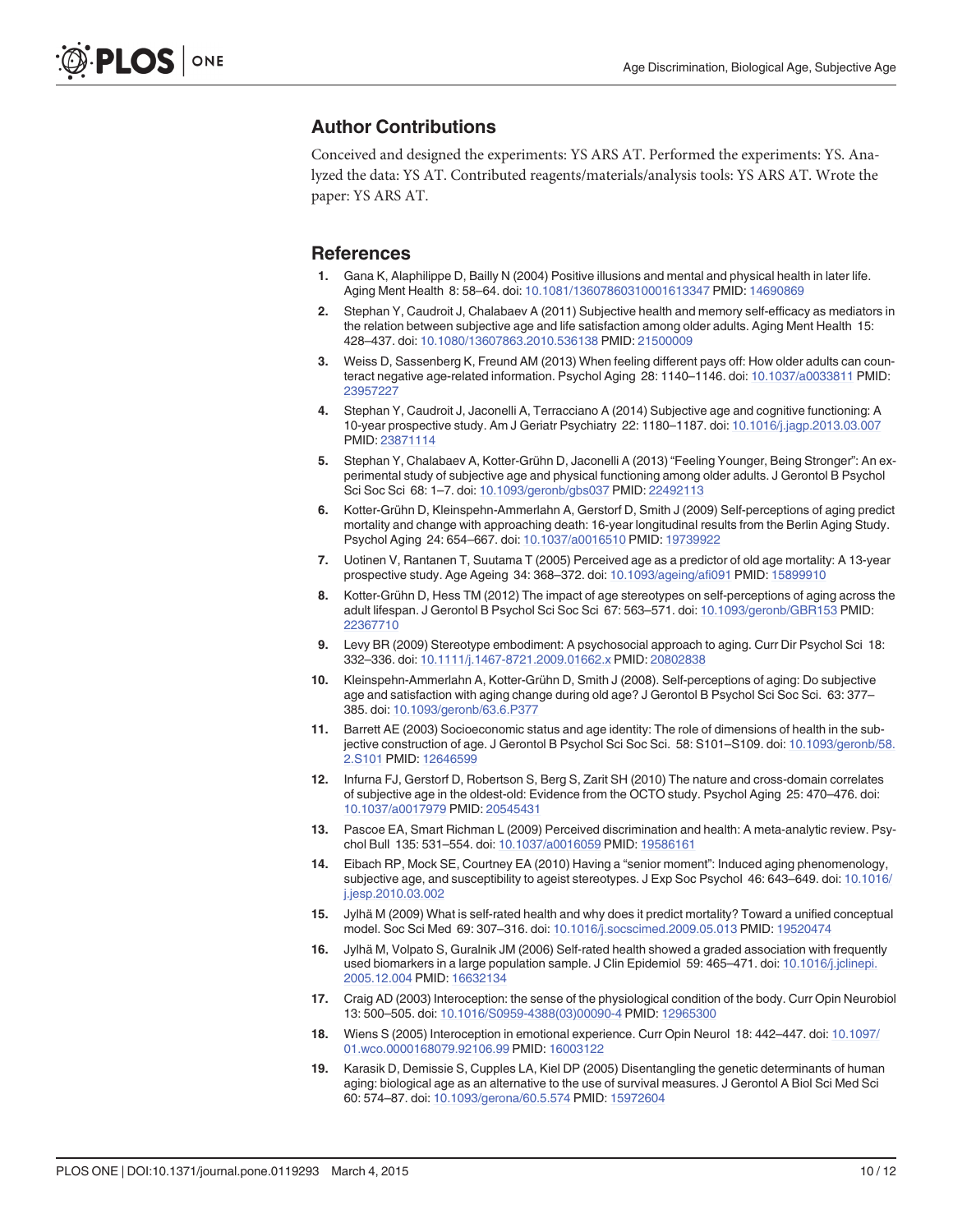- <span id="page-10-0"></span>[20.](#page-1-0) McDonald SWS, DeCarlo CA, Dixon RA (2011) Linking biological and cognitive aging: Towards improving characterizations of developmental time. J Gerontol B Psychol Sci Soc Sci 66: 59–70. doi: [10.](http://dx.doi.org/10.1093/geronb/gbr039) [1093/geronb/gbr039](http://dx.doi.org/10.1093/geronb/gbr039)
- [21.](#page-2-0) Houston DK., Stevens J, Cai J (2005) Abdominal fat distribution and functional limitations and disability in a biracial cohort: The Atherosclerosis Risk in Communities Study. Int J Obes (Lond) 29: 1457–1463. doi: [10.1038/sj.ijo.0803043](http://dx.doi.org/10.1038/sj.ijo.0803043) PMID: [16077713](http://www.ncbi.nlm.nih.gov/pubmed/16077713)
- 22. Taekema DG, Gussekloo J, Maier AB, Westendorp RG, de Craen AJ (2010) Handgrip strength as a predictor of functional, psychological and social health. A prospective population-based study among the oldest old. Age Ageing 39: 331–337. doi: [10.1093/ageing/afq022](http://dx.doi.org/10.1093/ageing/afq022) PMID: [20219767](http://www.ncbi.nlm.nih.gov/pubmed/20219767)
- [23.](#page-2-0) Vaz Fragoso CA, Gahbauer EA, Van Ness PH, Concato J, Gill TM (2008) Peak expiratory flow as a predictor of subsequent disability and death in community-living older persons. J Am Geriatr Soc 56: 1014–1020. doi: [10.1111/j.1532-5415.2008.01687.x](http://dx.doi.org/10.1111/j.1532-5415.2008.01687.x) PMID: [18422951](http://www.ncbi.nlm.nih.gov/pubmed/18422951)
- [24.](#page-2-0) Chen W, Kimura M, Kim S, Cao X, Srinivasan SR, Berenson GS, et al. (2011) Longitudinal versus cross-sectional evaluations of leukocyte telomere length dynamics: age dependent telomere shortening is the rule. J Gerontol A Biol Sci Med Sci, 66: 312–319. doi: [10.1093/gerona/glq223](http://dx.doi.org/10.1093/gerona/glq223) PMID: [21310811](http://www.ncbi.nlm.nih.gov/pubmed/21310811)
- [25.](#page-2-0) Mather KA, Jorm AF, Parslow RA, Christensen H (2011) Is telomere length a biomarker of aging? A review. J Gerontol A Biol Sci Med Sci 66: 202–213. doi: [10.1093/gerona/glq180](http://dx.doi.org/10.1093/gerona/glq180) PMID: [21030466](http://www.ncbi.nlm.nih.gov/pubmed/21030466)
- [26.](#page-2-0) Willeit P, Willeit J, Mayr A, Weger S, Oberhollenzer F, Brandstätter A, et al. (2010) Telomere length and risk of incident cancer and cancer mortality. JAMA 304: 69–75. doi: [10.1001/jama.2010.897](http://dx.doi.org/10.1001/jama.2010.897) PMID: [20606151](http://www.ncbi.nlm.nih.gov/pubmed/20606151)
- [27.](#page-3-0) Rubin DC, Berntsen D (2006) People over forty feel 20% younger than their age: Subjective age across the life span. Psychon Bull Rev 13: 776–780. doi: [10.3758/BF03193996](http://dx.doi.org/10.3758/BF03193996) PMID: [17328372](http://www.ncbi.nlm.nih.gov/pubmed/17328372)
- [28.](#page-3-0) Weiss D, Lang FR (2012) "They" are old but "I" feel younger: Age-group dissociation as a self-protective strategy in old age. Psychol Aging 27: 153–163. doi: [10.1037/a0024887](http://dx.doi.org/10.1037/a0024887) PMID: [21988154](http://www.ncbi.nlm.nih.gov/pubmed/21988154)
- [29.](#page-3-0) Williams DR, Yu Y, Jackson JS, Anderson NB (1997) Racial differences in physical and mental health: Socioeconomic status, stress, and discrimination. J Health Psychol 2(3): 335–351. doi: [10.1177/](http://dx.doi.org/10.1177/135910539700200305) [135910539700200305](http://dx.doi.org/10.1177/135910539700200305) PMID: [22013026](http://www.ncbi.nlm.nih.gov/pubmed/22013026)
- [30.](#page-3-0) Kessler RC, Mickelson KD, Williams DR (1999) The prevalence, distribution, and mental health correlates of perceived discrimination in the United States. J Health Soc Behav 40: 208–230. doi: [10.2307/](http://dx.doi.org/10.2307/2676349) [2676349](http://dx.doi.org/10.2307/2676349) PMID: [10513145](http://www.ncbi.nlm.nih.gov/pubmed/10513145)
- [31.](#page-3-0) Sutin AR, Stephan Y, Carretta H, Terracciano A (2015) Perceived discrimination and physical, cognitive, and emotional health in older adulthood. Am J Geriatr Psychiatry 23: 171–179. doi: [10.1016/j.](http://dx.doi.org/10.1016/j.jagp.2014.03.007) [jagp.2014.03.007](http://dx.doi.org/10.1016/j.jagp.2014.03.007) PMID: [24745563](http://www.ncbi.nlm.nih.gov/pubmed/24745563)
- [32.](#page-3-0) Cawthon RM (2002) Telomere measurement by quantitative PCR. Nucleic Acids Res 30: e47. doi: [10.](http://dx.doi.org/10.1093/nar/30.10.e47) [1093/nar/30.10.e47](http://dx.doi.org/10.1093/nar/30.10.e47) PMID: [12000852](http://www.ncbi.nlm.nih.gov/pubmed/12000852)
- [33.](#page-3-0) Saum KU, Dieffenbach AK, Müezzinler A, Müller H, Holleczek B, Stegmaier C, et al. (2014) Frailty and telomere length: Cross-sectional analysis in 3537 older adults from the ESTHER cohort. Exp Gerontol. 58: 250–255. doi: [10.1016/j.exger.2014.08.009](http://dx.doi.org/10.1016/j.exger.2014.08.009) PMID: [25150678](http://www.ncbi.nlm.nih.gov/pubmed/25150678)
- [34.](#page-4-0) Barnes LL, Wilson RS, Hebert LE, Scherr PA, Evans DA, Mendes de Leon CF (2011) Racial differences in the association of education with physical and cognitive function in older Blacks and Whites. J Gerontol B Psychol Sci Soc Sci. 66: 354–363. doi: [10.1093/geronb/gbr016](http://dx.doi.org/10.1093/geronb/gbr016) PMID: [21402644](http://www.ncbi.nlm.nih.gov/pubmed/21402644)
- [35.](#page-4-0) Herd P, Karraker A, Friedman EM (2012) The social patterns of a biological risk factor for disease: race, gender, socioeconomic position, and C-reactive protein. J Gerontol B Psychol Sci Soc Sci 67:, 503– 513. doi: [10.1093/geronb/gbs048](http://dx.doi.org/10.1093/geronb/gbs048) PMID: [22588996](http://www.ncbi.nlm.nih.gov/pubmed/22588996)
- [36.](#page-4-0) Bergland A, Nicolaisen M, Thorsen K (2014) Predictors of subjective age in people aged 40–79 years: A five-year follow-up study. The impact of mastery, mental and physical health. Aging Ment Health 18: 653–661. doi: [10.1080/13607863.2013.869545](http://dx.doi.org/10.1080/13607863.2013.869545) PMID: [24359016](http://www.ncbi.nlm.nih.gov/pubmed/24359016)
- [37.](#page-4-0) Wallace R, Herzog AR, Ofstedal MB, Steffick D, Fonda S, Langa K (2000) Documentation of affective functioning measures in the health and retirement study. Ann Arbor, MI: Survey Research Center, University of Michigan.
- [38.](#page-7-0) Barnes LL, Mendes de Leon CF, Lewis TT, Bienias JL, Wilson RS, Evans DA (2008) Perceived discrimination and mortality in a population-based study of older adults. Am J Public Health 98: 1241–1247. doi: [10.2105/AJPH.2007.11439739](http://dx.doi.org/10.2105/AJPH.2007.11439739) PMID: [18511732](http://www.ncbi.nlm.nih.gov/pubmed/18511732)
- [39.](#page-7-0) Craig AD (2009) How do you feel—now? The anterior insula and human awareness. Nat Rev Neurosci 10: 59–70. doi: [10.1038/nrn2555](http://dx.doi.org/10.1038/nrn2555) PMID: [19096369](http://www.ncbi.nlm.nih.gov/pubmed/19096369)
- [40.](#page-7-0) Dodds R, Kuh D, Aihie Sayer A, Cooper R (2013) Physical activity levels across adult life and grip strength in early old age: Updating findings from a British birth cohort. Age Ageing 42: 794–798. doi: [10.1093/ageing/aft124](http://dx.doi.org/10.1093/ageing/aft124) PMID: [23981980](http://www.ncbi.nlm.nih.gov/pubmed/23981980)